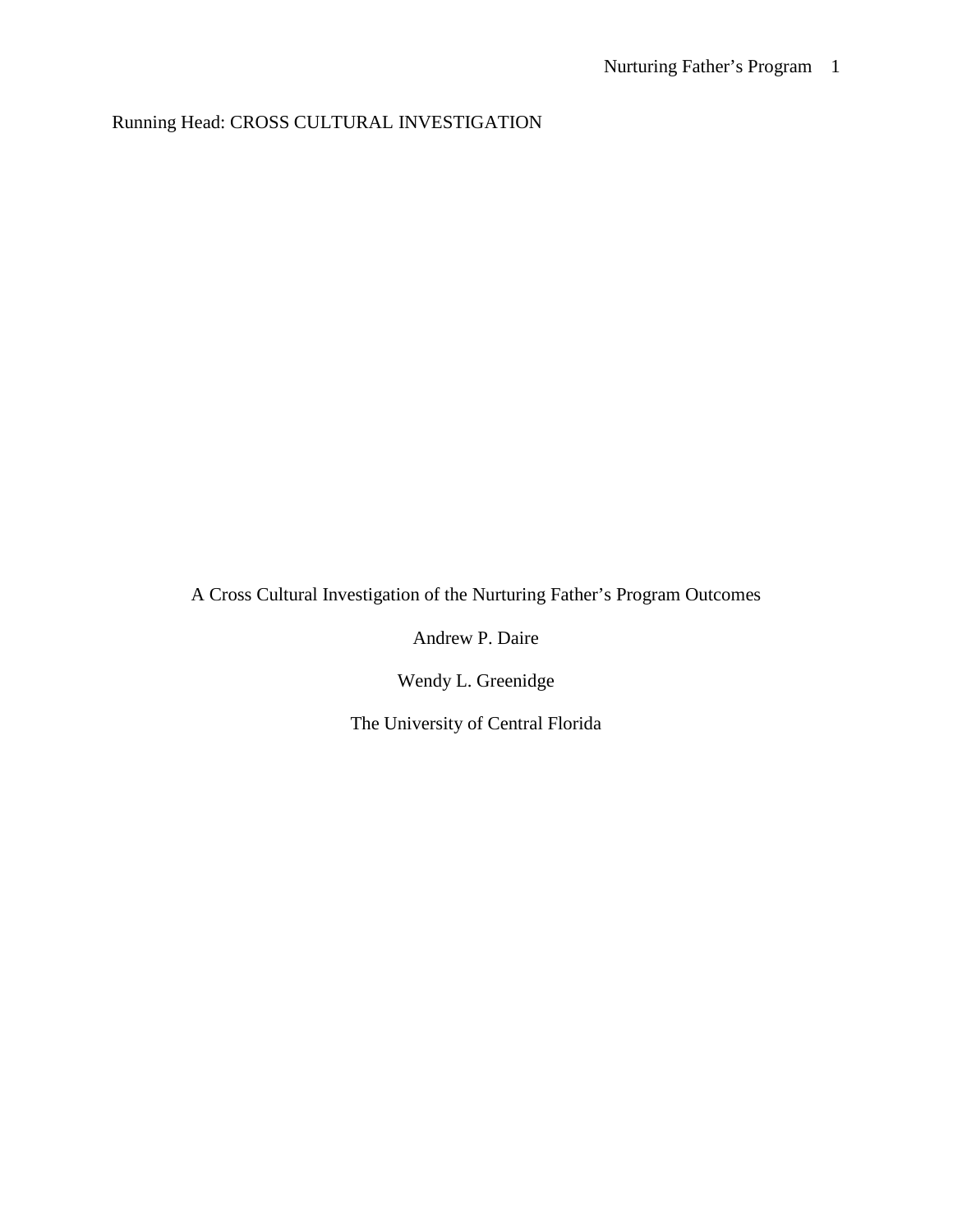# Abstract

The impact of having a nurturing father has been well documented in the literature. This study examined what differences existed in parental attitudes and behaviors among African-American, Hispanic, and White participants following participation in the Nurturing Father's Program. Results indicated that all three groups improved significantly in their parenting attitudes and behaviors, as measured by the Adult and Adolescent Parenting Inventory-2, upon completion of the program. However, White participants showed greater levels of improvement than African American participants and Hispanic participants showed greater levels of improvement than both African American and White participants in different AAPI-2 constructs. Practice implications and implications for future research are discussed.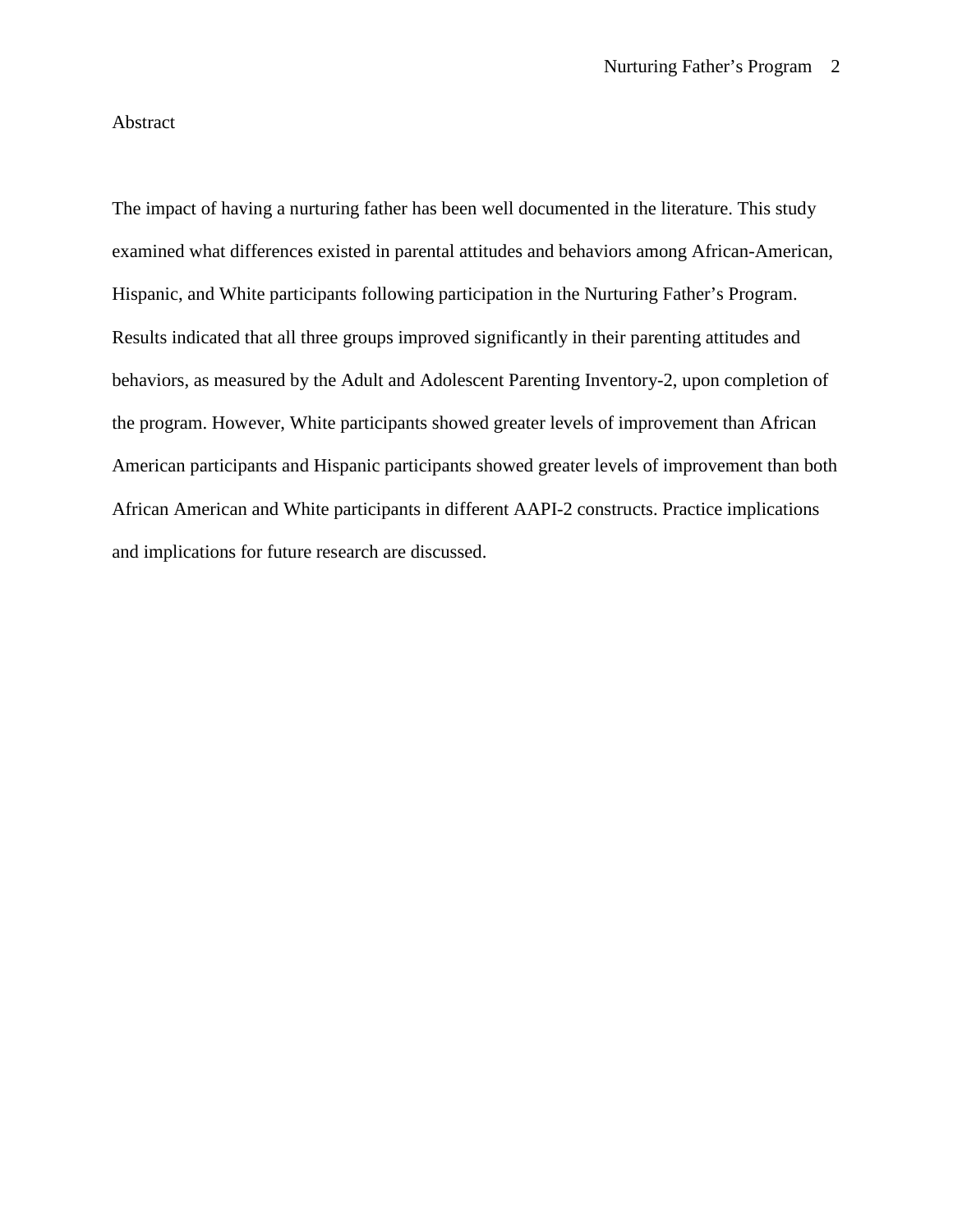A Cross Cultural Investigation of the Nurturing Father's Program Outcomes

In recent years there had been an increasing focus on father involvement with their children (Day & Lamb, 2004; Schwartz & Finely, 2005; Tamis-LeMonda & Cabrera, 2002). Researchers argued that the parent-child relationship was viewed as the primary mechanism by which children were socialized (Coiro & Emery, 1998; Maccoby & Martin, 1983). The importance of father involvement and the quality of involvement needed for healthy child and adolescent development also was well documented in the literature (Palkovitz, 2002).

Additionally, "there exists a great variation in the types and frequency of father involvement and in the "expression of fathering behaviors" (Henley & Pasley, 2005, p61). These authors further explained that these variations largely depended on father's *personal characteristics* (e.g. ethnicity, age, socio-economic status and level of education), *relational factors* (e.g. perception of mothers of father's skills and abilities as a father), and *other factors* such as sex of the child, mother's income level and age. However, only 27% of fathers had attended parenting classes (Hofferth, 2003). Of this group, only 17% of black fathers attended a parenting class and the majority of all groups report that they learned about parenting from their mothers. In contrast, the percentage of fathers who learned from their own fathers varied by ethnicity with all minority fathers being less likely than Whites to learn to parent from their fathers (Hofferth, 2003). The goal of this study was to evaluate the impact of the Nurturing Father's Program (Perlman, 1998) on the parental attitudes and behaviors of fathers from three different cultures.

A nurturing father has been defined as, "A man who actively provides guidance, love and support to enhance the development and growth of children for whom he cares" (Perlman, 1998). Research had demonstrated that a child with a nurturing father was more likely to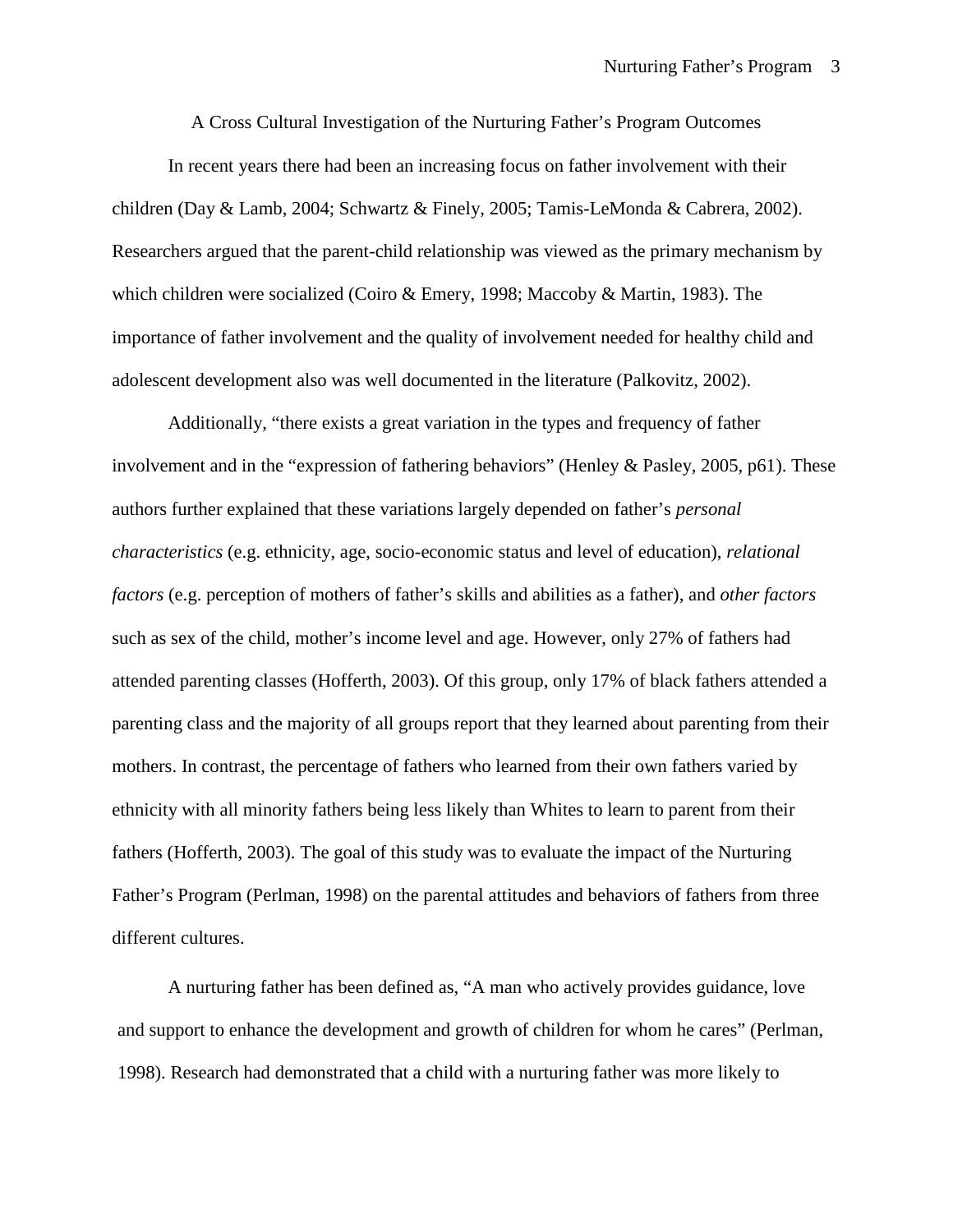experience increased cognitive competence, empathy, self-control, self-esteem, life-skills and social competence (Amato, 1994; Pleck, 1997). Other advantages of quality father involvement included fewer externalizing and internalizing behavior problems (Mosley & Thompson, 1995). An important conceptualization of father involvement was put forward by Lamb, Pleck, Charnov & Levine, 1987. They suggested that parental involvement included three distinct categories: (1) *engagement* (parent interactions with the child), (2) *accessibility* (parent is available to the child), and (3) *responsibility* (parent understands and is committed to the welfare and care of the child). Palkovitz (2002) expanded this model to include a total of fifteen parental involvement categories. Briefly, these were *communication, teaching, monitoring, thought processes, errands, caregiving, child-related maintenance, shared interests, availability, planning, shared activities, providing, affection, protection and supporting emotionality*. However, these were not innate skills.

Flouri and Buchanan (2002, p.689) reported that "poor child rearing and, in particular, poor supervision, harsh discipline, parental disharmony, rejection of the child and low involvement" were shown to be very related to antisocial behavior problems in children. Lack of or little paternal involvement also contributed to bullying (Fouri & Buchanan, 2003) and early sexual behavior (Miller, McCoy, Olson, & Wallace, 1986).

In a study done by Farrington (1989), it was found that the most frequent predictors of violence in men aged 32 and younger were low parental interest in the child, authoritarian parents and harsh parental discipline. In spite of this knowledge in the area of paternal involvement, more studies were needed that focused on minority families and the impact of ethnicity on parent-child relationships.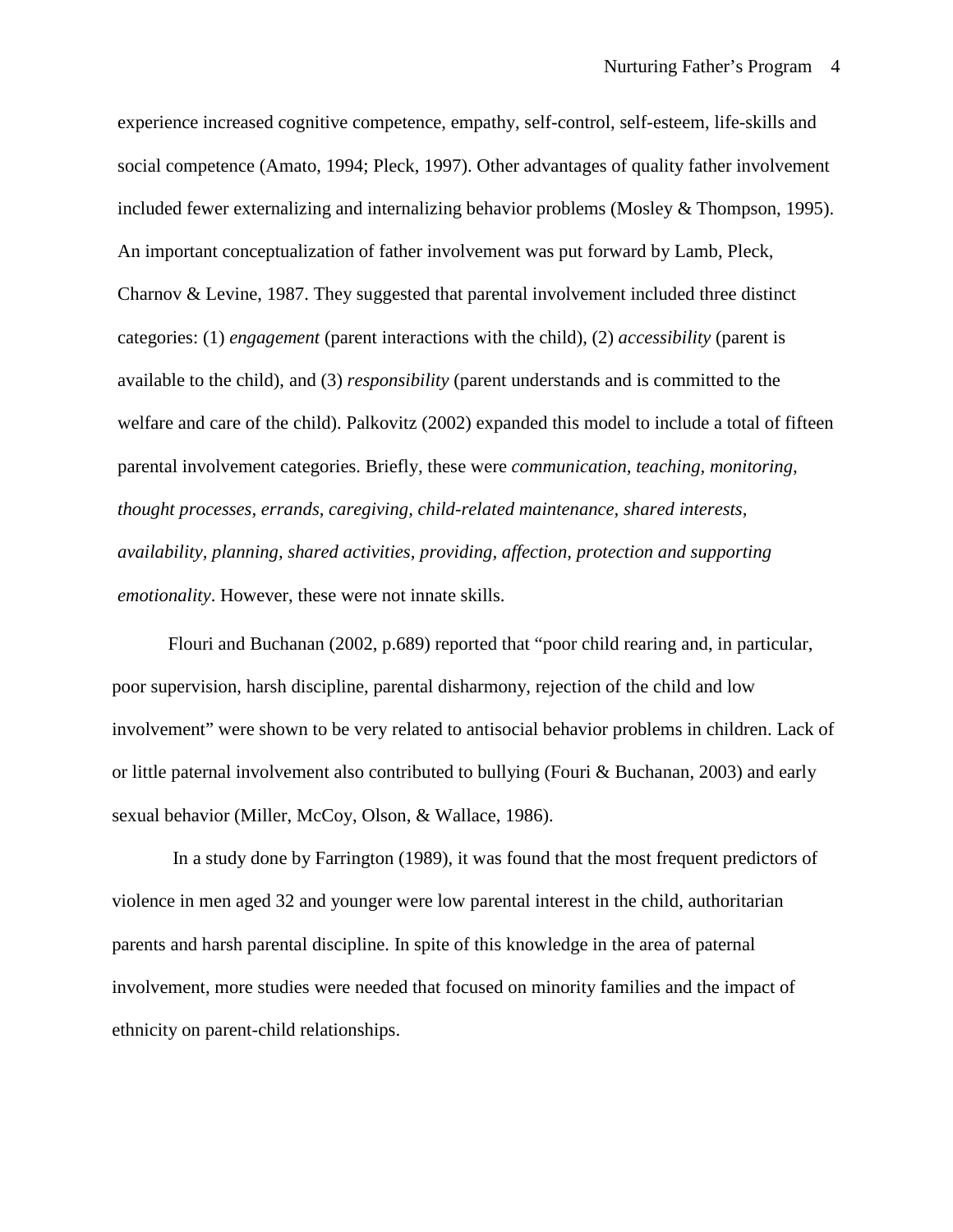Since it had been established that fathering played a vital role in the lives of children, it was necessary to determine whether cultural differences and beliefs explained fathering differences among minority groups (Hofferth, 2003). Fathering patterns varied by race and ethnicity for various reasons. Some of these included different neighborhoods and economic statuses as well as differing cultural influences which shape their values and attitudes towards parenting (Bronfenbrenner, 1979; Hofferth, 2003). Researchers agreed that socialization practices varied across ethnic groups and differed from those of White families (Garica-Coll, Lamberty, Jenkins, McAdoo, Cmic, & Wasik, 1996). Others proposed that child rearing was primarily geared towards developing the essential competencies that were adaptive for the environments in which these children existed (Ogbu, 1981). Thus, minority parents transferred to their children, skills they deemed necessary for successfully managing ethnic and racial barriers.

The literature also suggested that Black parents exerted more control and less warmth than White parents (Garcia-Coll, 1990). Studies also indicated that Latino families demonstrated more warmth and exerted less control over their children (Fuller, Holloway, & Liang, 1996) and Asian fathers often play a distant role in their families (Schwalb, Kawai, Shoji & Tsunetsugu, 1997). Other factors that need to be considered when explaining fathering behaviors across ethnic groups included "differences in intergenerational experiences, gender-role attitudes, economic differences, child characteristics and family structure and composition differences" (Hofferth, 2003). Hofferth also reported that Blacks rated themselves lower on warmth than White fathers, and Hispanic fathers did not significantly differ from Whites in this regard. It also was found that Black fathers were more controlling than White fathers, but Hispanic fathers were less controlling than both. The results of this study also showed that both Black and Hispanic fathers ranked higher than White fathers on responsibility for caring (Hofferth, 2003).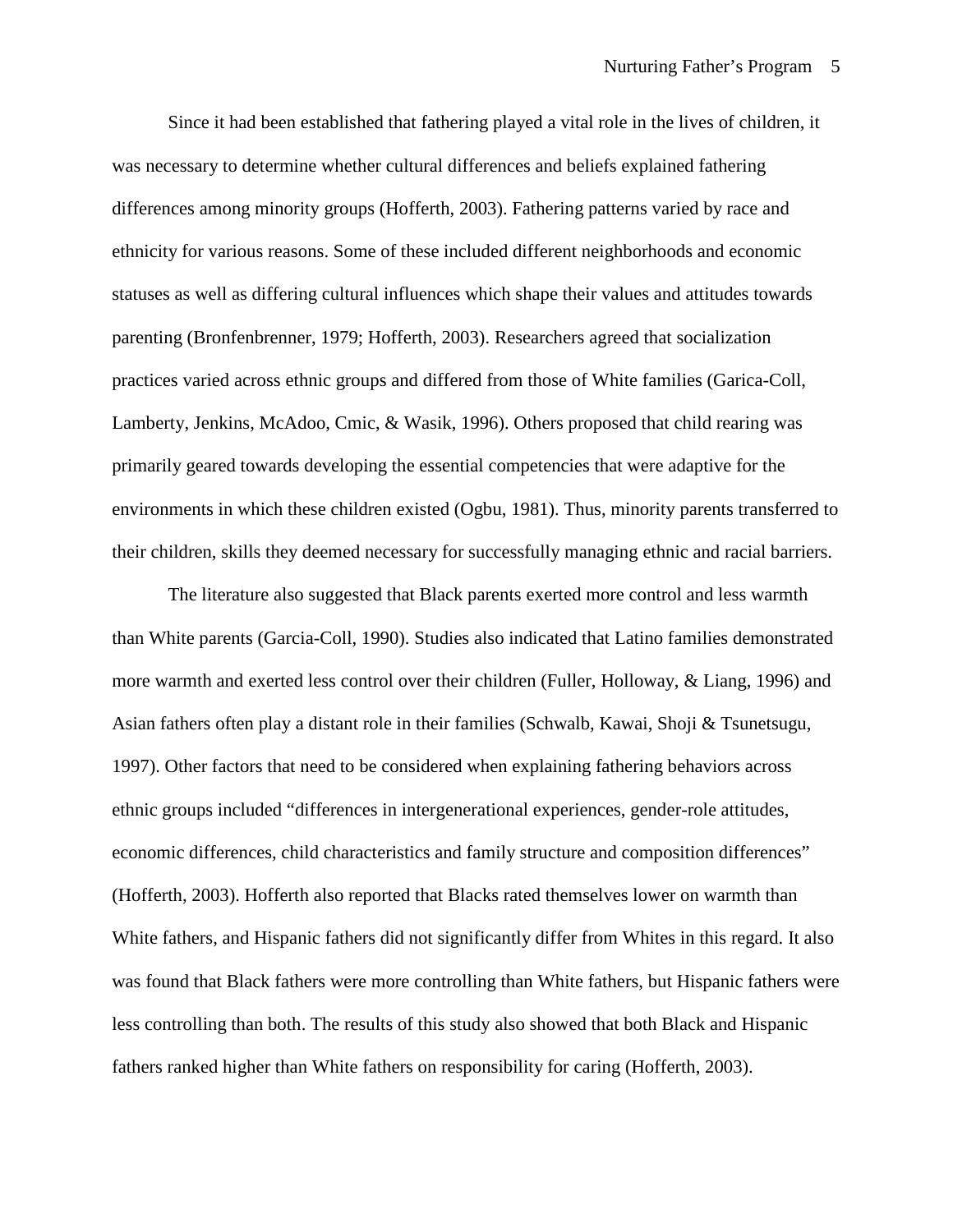Although research existed on fathering from a cross cultural perspective, the need existed for additional research on cross cultural outcomes from participation in a father-focused parenting program. The research question investigated in this study was what differences existed in changes in parental attitudes and behaviors, as measured by the Adult-Adolescent Parenting Inventory 2 (AAPI-2) (Bavolek & Keene, 2001), between African-American, Hispanic, and White participants following participation in the Nurturing Father's Program (Perlman, 1998)? The following two hypotheses were examined in order to answer the research question: (1) No differences existed in overall changes in parental attitudes and behaviors between African-American, Hispanic, and White participants following participation in the Nurturing Father's Program; and (2) No differences existed in changes in expectations, empathy, corporal punishment, role-reversal, and power and independence between African-American, Hispanic, and White participants following participation in the Nurturing Father's Program.

### Method

## *Participants*

Participant data for this study was extracted from a larger data set of 1,061 Nurturing Father's Program participants from five implementation sites from across the United States: the Florida Department of Health and the Ounce of Prevention Fund's *Nurturing Fathers Programs in Hillsborough and Sarasota Counties* in Florida; the *Brownstone Work Release Nurturing Fatherhood Program* in Spokane, Washington; the *SUMA Fatherhood Project* in Cincinnati, Ohio; the *Dad's Tool Time Project* in Charlotte County, Florida; the *Newport News Healthy Family Initiative* in Newport News, Virginia; and the *Family Nurturing Center of Central New York*. The three largest groups of participants in this larger data set were the 637 (60%) white participants, 224 (21.1%) African-American, and 175 (16.5%) Hispanic participants. For the data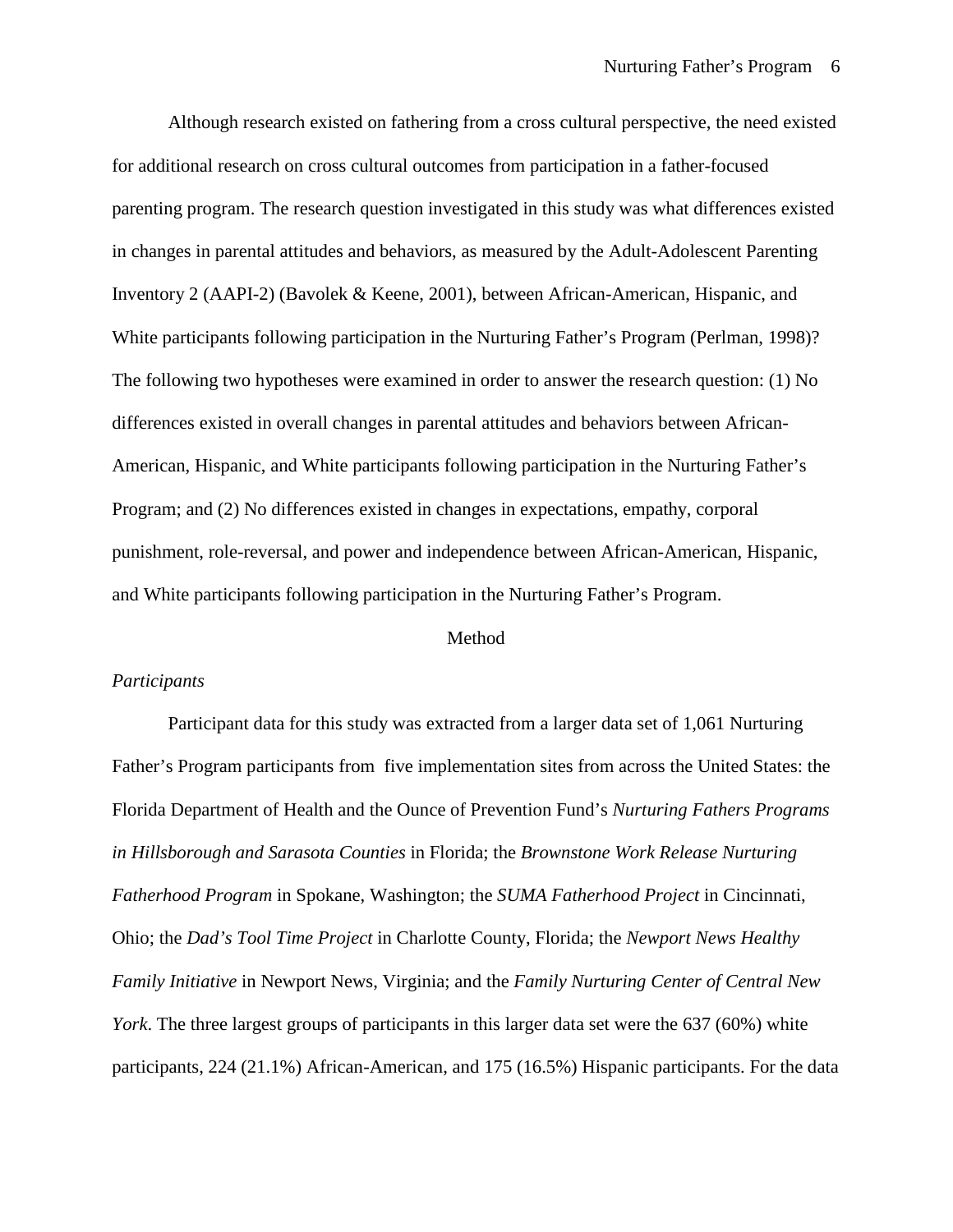set in this study, all 175 Hispanic participants contributed data and a random selection of 175 participants from the two other groups were extracted for use in this study. Thus, the participants in this study included 175 (33.3%) African-American participants, 175 (33.3%) Hispanic, and 175 (33.3%) White participants. The majority of participants (n=226, 43%) reported high school diploma or equivalent (GED) and 131 (25%) reported not achieving a high school diploma or equivalent. Seventy-eight participants (14.9%) reported four-year college degrees or higher, 34 (6.5%) reported some college, 18 (3.5%) reported associate college degrees or vocational training certificates, and there were 38 (7.2%) participants who did not provide educational information. There was somewhat equal representation of single participants (n=344, 32.4%) and married participants (n=226, 43%). Additionally, 204 (19.2%) were separated/divorced, 6 widowed (.6%), and 15 missing (1.4%).

### *Measures*

The Adult-Adolescent Parenting Inventory 2 (AAPI-2) (Bavolek & Keene, 2001) was a 40-item inventory designed to assess the parenting and child rearing attitudes of adult and adolescent parent and pre-parent populations. Each inventory took approximately 20 minutes to be administered and was presented in a five-point Likert scale from Strongly Agree to Strongly Disagree. Responses to the AAPI-2 provided an index of risk in five specific parenting and child rearing behaviors. These were (1) expectations of children, (2) empathy towards children's needs, (3) use of corporal punishment as a means of discipline, (4) parent-child role responsibilities, and (5) children's power and independence. The subscale descriptions were:

1. Inappropriate Expectations of Children: High scores indicate a realistic understanding of the developmental capabilities of children, as well as general acceptance of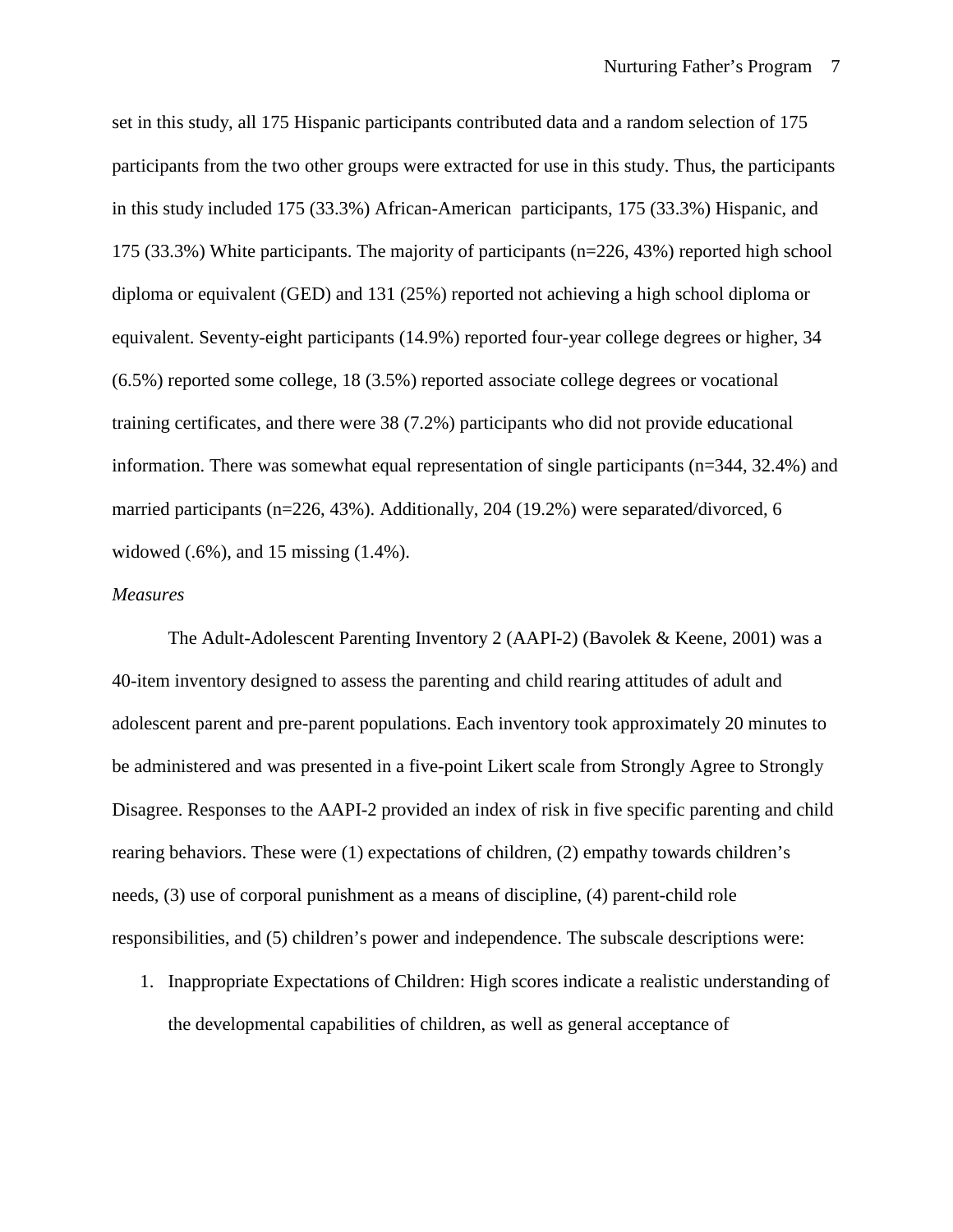developmental limitations. Low scores indicate a general lack of understanding of children's developmental capabilities;

- 2. Inability to be Empathetically Aware of Children's Needs: High scores indicate an individual is sensitive to the needs of children and places those needs in high regard. Low scores indicate low empathetic awareness of their children's needs and often have difficulty helping children find ways to meet their needs;
- 3. Belief in the Value of Corporal Punishment: High scores indicated the use of alternative strategies to corporal punishment. Low scores suggest a belief that hitting is the only way children learn to obey rules and stay out of trouble;
- 4. Parent-Child Role Reversal: High scores often indicate an understanding and acceptance of the needs of self and children. Low scores suggest that children are perceived as objects for adult gratification; and
- 5. Oppressing Children's Power and Independence: High scores generally mean parents place a strong value on children feeling empowered. Low scores generally mean parents place a strong emphasis on obedience (Bavolek & Keene, 2001, p. 25).

Reliability coefficients for the five parenting constructs using the Spearman-Brown formula ranged from .83 to .93 on Form A, .80 to .93 on Form B, and .87 to .96 on Forms A and B combined. The Cronbach alphas ranged from .80 to .92 on both Forms A and B and .86 to .96 on Forms A and B combined. Content, construct and criterion-related validity demonstrated that the AAPI-2 discriminates between abusive and non-abusive parents in samples of adults and in sample of adolescents and is effective in assessing parenting attitudes.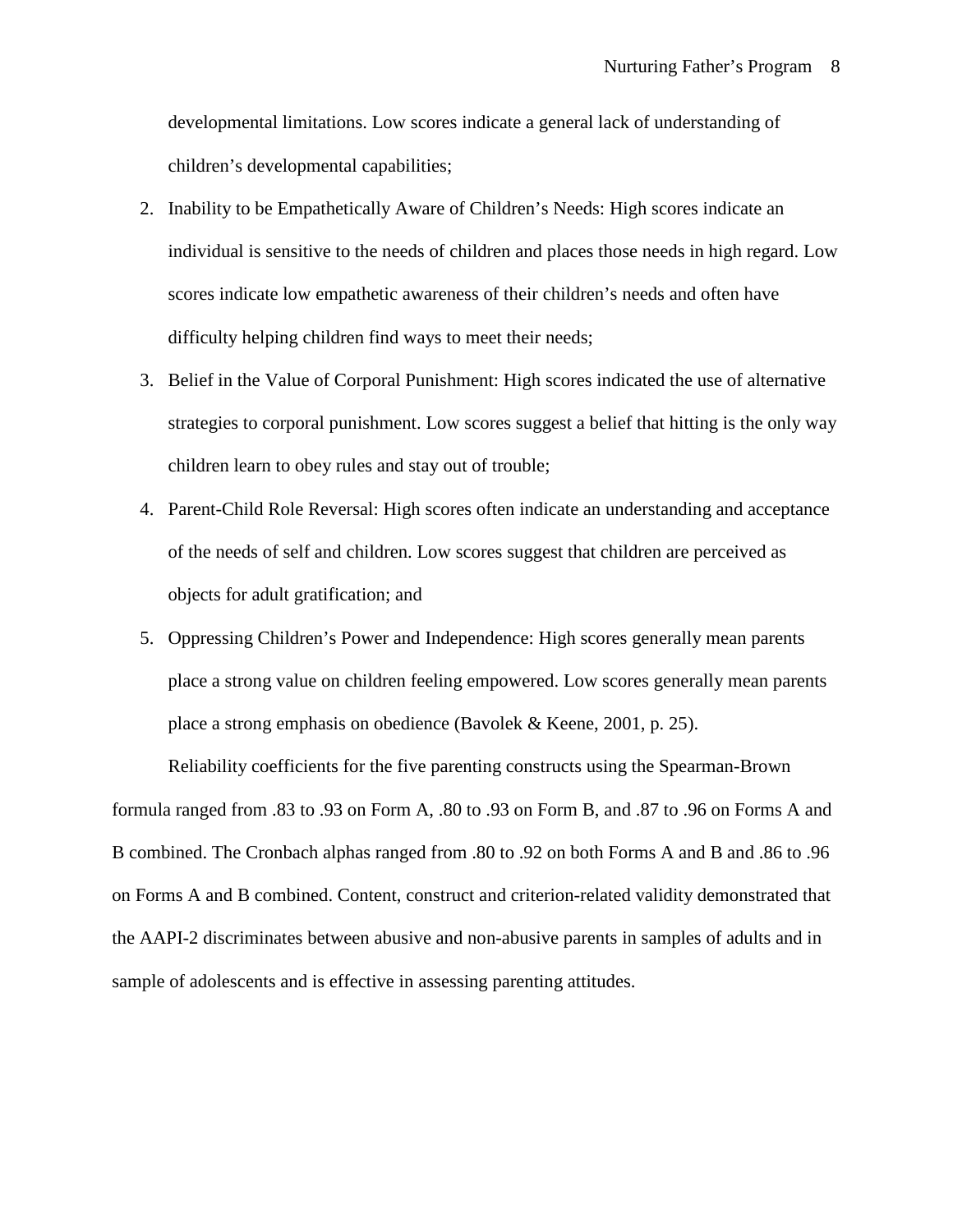# *The Nurturing Father's Program*

The Nurturing Father's Program (Perlman, 1998), a 13-week group-based program for developing attitudes and skills for male nurturance, had been established in various states in the U.S. The groups, which consisted of eight to sixteen fathers, were designed to improve the parental attitudes of fathers, develop parenting skills and to encourage them to be more nurturing to themselves first and then to their children. The Nurturing Father's Program (Perlman, 1998) defined a nurturing father as "a man who actively provides guidance, love and support to enhance the development and growth of children for whom he cares" (p.ix).

Participants engaged in planned discussions and activities which include (1) the roots of fathering, (2) Nurturing Ourselves/Our Children, (3) Fathering Sons/Fathering Daughters, (4) Discipline without violence, (5) playing with children, (6) Managing anger/resolving conflict, (7) Teamwork with spouse/partner, (8) Balancing work and fathering, (9) Communication and problem solving, (10) Cultural Influences, (11) Dealing with feelings and (12) The father I choose to be. All programs used the 13-week Nurturing Father's Program (Perlman, 1998), which included pre and post administration of the Adult-Adolescent Parenting Inventory 2 (Bavoleck, & Keene, 2001).

#### *Analyses*

The goal of this study was to investigate what differences existed in changes in parental attitudes and behaviors, as measured by the Adult-Adolescent Parenting Inventory 2 (AAPI-2) (Bavolek & Keene, 2001), between African-American, Hispanic, and White participants following participation in the Nurturing Father's Program (Perlman, 1998). Two hypotheses were examined. To identify what differences existed in overall changes in parental attitudes and behaviors among African-American, Hispanic, and White participants following participation in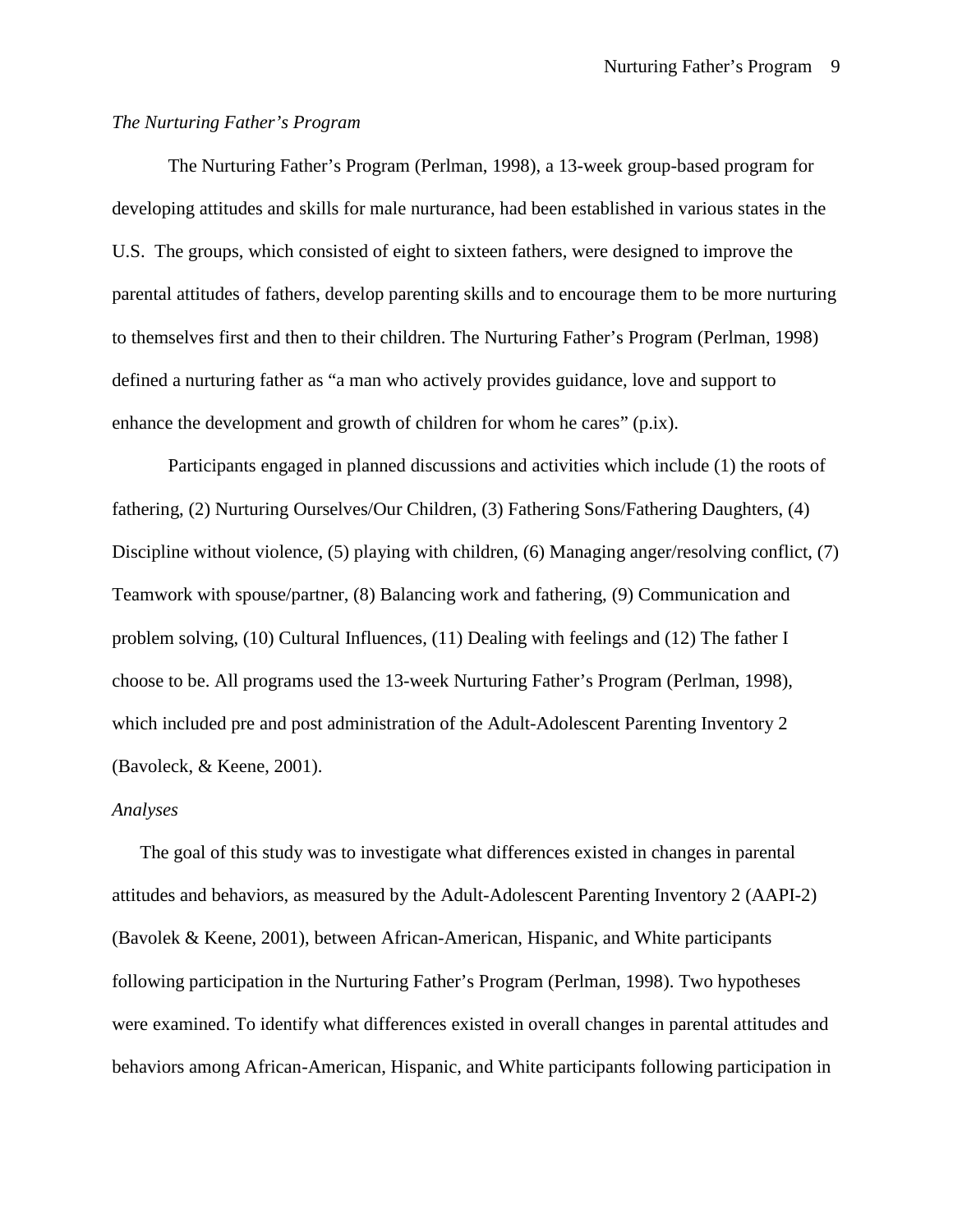the Nurturing Father's Program, an Analyses of Variances (ANOVAs) was conducted. The single categorical independent variable, race, had three levels: African-American, Hispanic, and White. The dependent variable was the mean difference in the overall pre and post-test scores on the AAPI-2. To investigate the second null hypothesis, a Multivariate Analysis of Variance (MANOVA) with follow-up one-way Analyses of Variances (ANOVAs) were conducted to investigate what differences existed in the five different AAPI-2 subscales among African-American, Hispanic, and White participants following participation in the Nurturing Father's Program. Race was the single categorical independent variable and the dependent variables were expectations, empathy, corporal punishment, role-reversal, and power and independence.

### Results

## *Overall Changes in Parental Attitudes and Behaviors*

An Analysis of Variance (ANOVA) was conducted to examine what differences existed in overall changes in parental attitudes and behaviors among African-American, Hispanic, and White participants following participation in the Nurturing Father's Program. Results of the Analysis of Variance indicated that a significant difference existed between the groups and the overall mean  $(F(2,524)=10.43, p>0.01)$ . A Tukey HSD post-hoc analysis to examine which groups differed indicated that there was a significant mean difference (*p*<.001) between the African-American (m=4.46) and Hispanic (m=8.04) participants. This suggested that Hispanic participants reported greater amounts of positive change in their overall parental attitudes and behaviors than African-American participants following participation in the Nurturing Father's program. Additionally, White participants (m=6.82) had significantly higher mean differences between their AAPI-2 pre and post scores than African-American participants. Although the mean differences for the Hispanic participants was higher than that of the White participants, the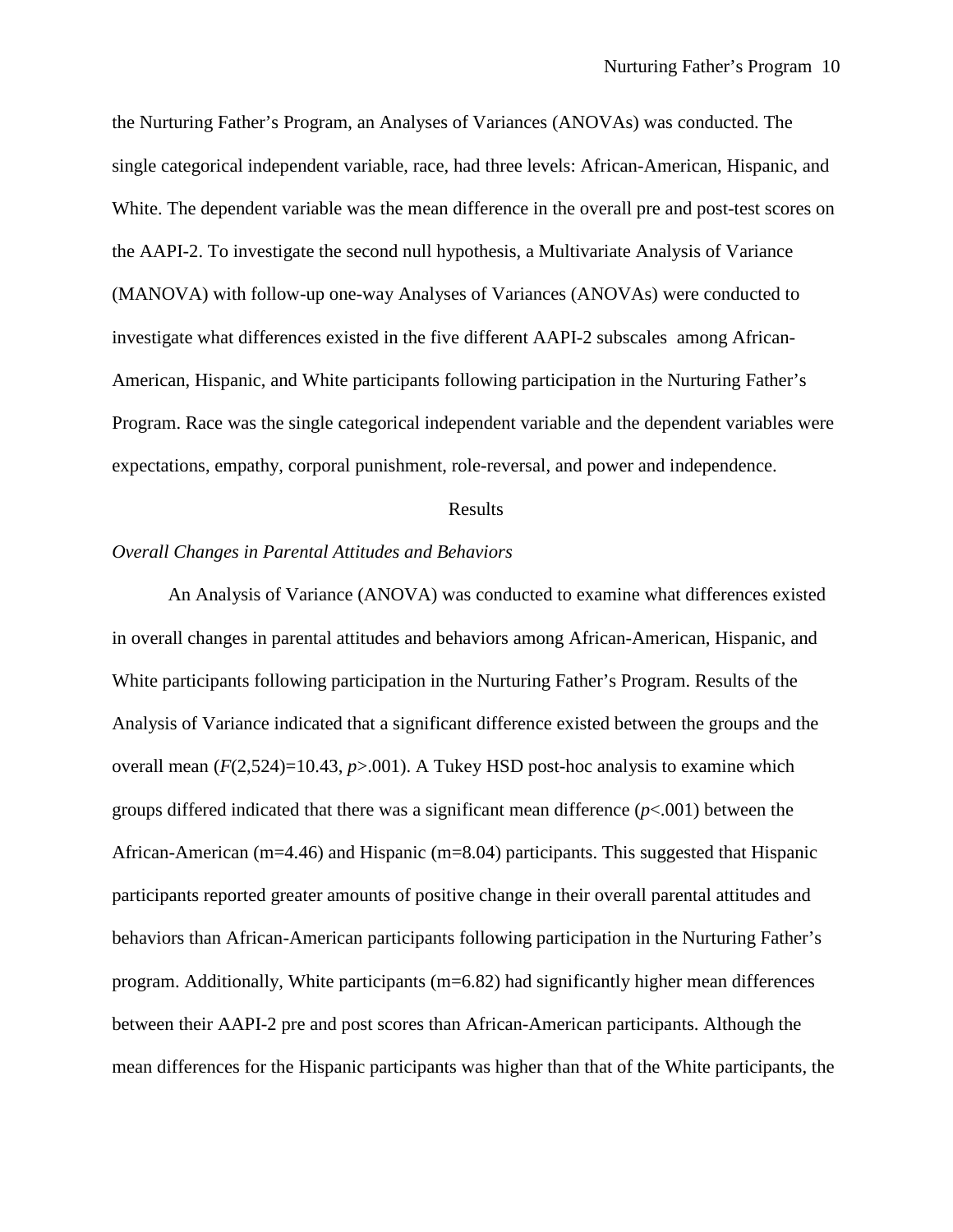difference was not significant (*p*=.275). Thus, Hispanic participants demonstrated the greatest gain in changes in overall parenting attitudes and behaviors among Hispanic, African-American, and White participants; and White participants demonstrated greater gain than African-American participants. See Table 1.

### *Changes in AAPI-2 Subscales*

A Multivariate Analysis of Variance (MANOVA) with follow-up one-way Analyses of Variance (ANOVA) were conducted to examine what differences existed in changes in expectations, empathy, corporal punishment, role-reversal, and power and independence among African-American, Hispanic, and White participants following participation in the Nurturing Father's Program. The means and standard deviations for the five dependent variables (AAPI-2 subscales) in the three groups (African-American, Hispanic, and White) were summarized in Table 2. The multivariate null hypothesis of equality of means over all groups for all variables was rejected at the .05 level (Wilk's Lambda = .88, *F*[10,1038] = 6.71, *p*<.001; Pillai's statistic [.12] and Hotelling's test statistic [.13] also resulted in p values that were less than .001). The very small p valued resulting from the overall test supported the presence of true mean differences.

Significant one-way ANOVAs support follow-up pairwise comparison testing for expectations  $(F(2,524)=11.25, p>0.001)$ , empathy  $(F(2,524)=11.13, p>0.01)$ , corporal punishment (*F*(2,524)=5.16, *p*>.01), and role-reversal (*F*(2,524)=14.78, *p*>.001), but not for power and independence  $(F(2,524)=1.47, p=.23)$ . The Tukey HSD procedure was used multiple comparisons with expectations, empathy, corporal punishment, and role-reversal. For the AAPI-2 expectation subscale, the mean difference in the Hispanic participants' subscale scores where significantly higher than the African-American and White participants. White mean differences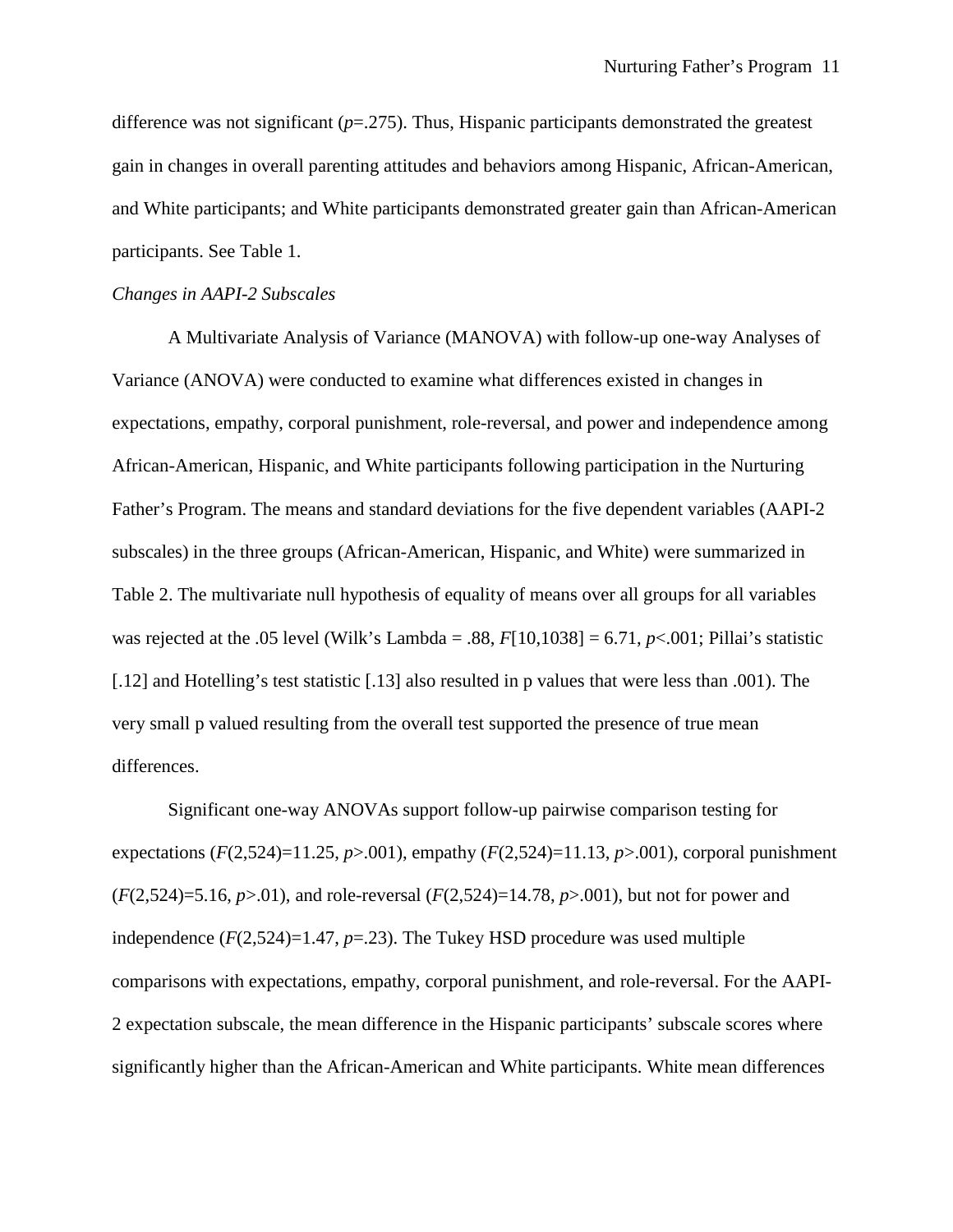were significantly higher than African-American participants but there was no difference between the mean difference scores for the Hispanic and White participants. For the empathy subscale, Hispanic and White participants demonstrated significantly greater gains than African-American participants but there were no differences between the gains made by the Hispanic and White participants. In the area of corporal punishment, the mean differences for White participants were greater than those made by the Hispanic or African-American participants, but no significant differences existed between the Hispanic and African-American participants. For role-reversal, Hispanic mean differences only were significantly higher than those of the African-American participants and there were no significant differences between the White and African-American participants. Table 3 presented the race contrasts for the five dependent variables.

## Discussion

The goal of this study was to evaluate the impact of the Nurturing Father's Program (Perlman, 1998) on the parental attitudes and behaviors among African-American, Hispanic, and White participants. Significant improvements were found between the pre and post-test scores on the Adult and Adolescent Parenting Inventory  $-2$  (Bavolek & Keene, 2001), which measured parenting attitudes and behaviors. Additionally, Hispanic participants demonstrated significantly higher levels of improvement than the African-American and White participants. Also, White participants had higher levels of improvements than African-American participants. Additionally, all three groups demonstrated significant gains from the Nurturing Father's Program in all five AAPI-2 constructs: appropriate expectations (knowing what children can and cannot do or understand at each age), empathy (being able to understand what a child is feeling), corporal punishment (the degree to which hitting a child is unacceptable), role reversal (children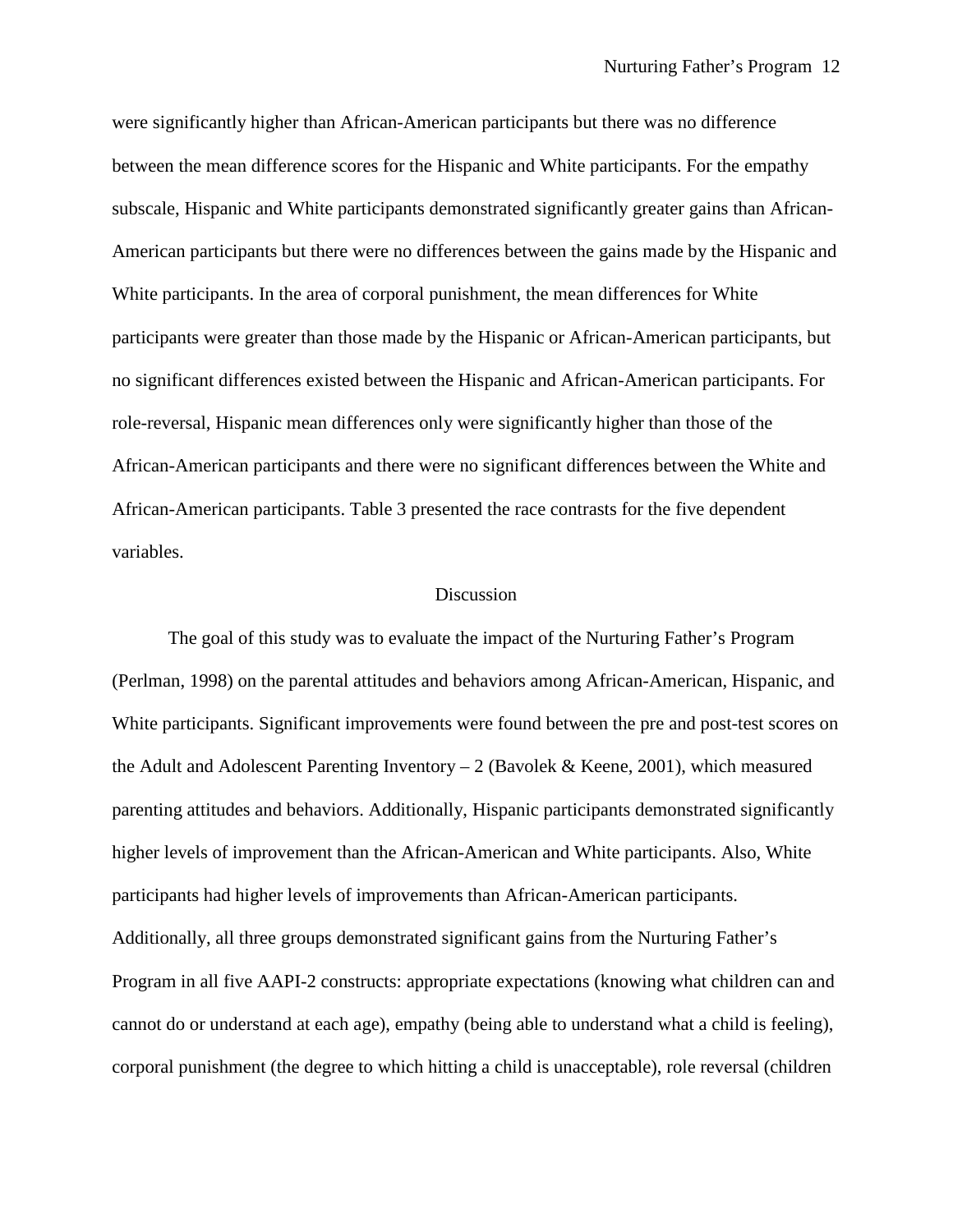being able to act their age and parents being the adult), and power and independence (degree to which a parent can let a child explore vs. the need of the parent to control the child's behavior). However, further analyses indicated significant differences in the amount of improvement between the pre-post intervention scores among the three groups.

Hispanic participants showed the greatest gains in the 'expectations' with significantly higher mean differences than White and African-American participants. The gains between the White and African-American participants were not significantly different. Hispanic and White participants demonstrated significantly greater gains than the African-American participants in 'empathy,' but the differences between the Hispanic and White participants' scores were not significantly different. In the degree to which hitting a child was unacceptable, corporal punishment, White participants showed significantly higher gains than Hispanic and African-American participants. Hispanic participants also had significantly higher mean differences than White and African-American participants in attitudes and behaviors related to children being able to act their age and parent being the adult. Although all three groups improved in power/independence no group scored significantly higher.

These results suggested that the Nurturing Father's Program, a psychoeducational program for developing attitudes and skills for male nurturance, was effective in changing parental attitudes and behaviors for its participants as measured by the AAPI-2. This was of particular importance since responses to the AAPI-2 provided an index of risk in five specific parenting and child rearing behaviors known to contribute to child abuse and neglect (Bavolek & Keene, 2001). Additionally, Hispanic fathers appeared to get the most out of the program, particularly in appropriate expectations, empathy, and role reversal. A number of practice implications became evident. The Nurturing Father's Program could be a valuable resource for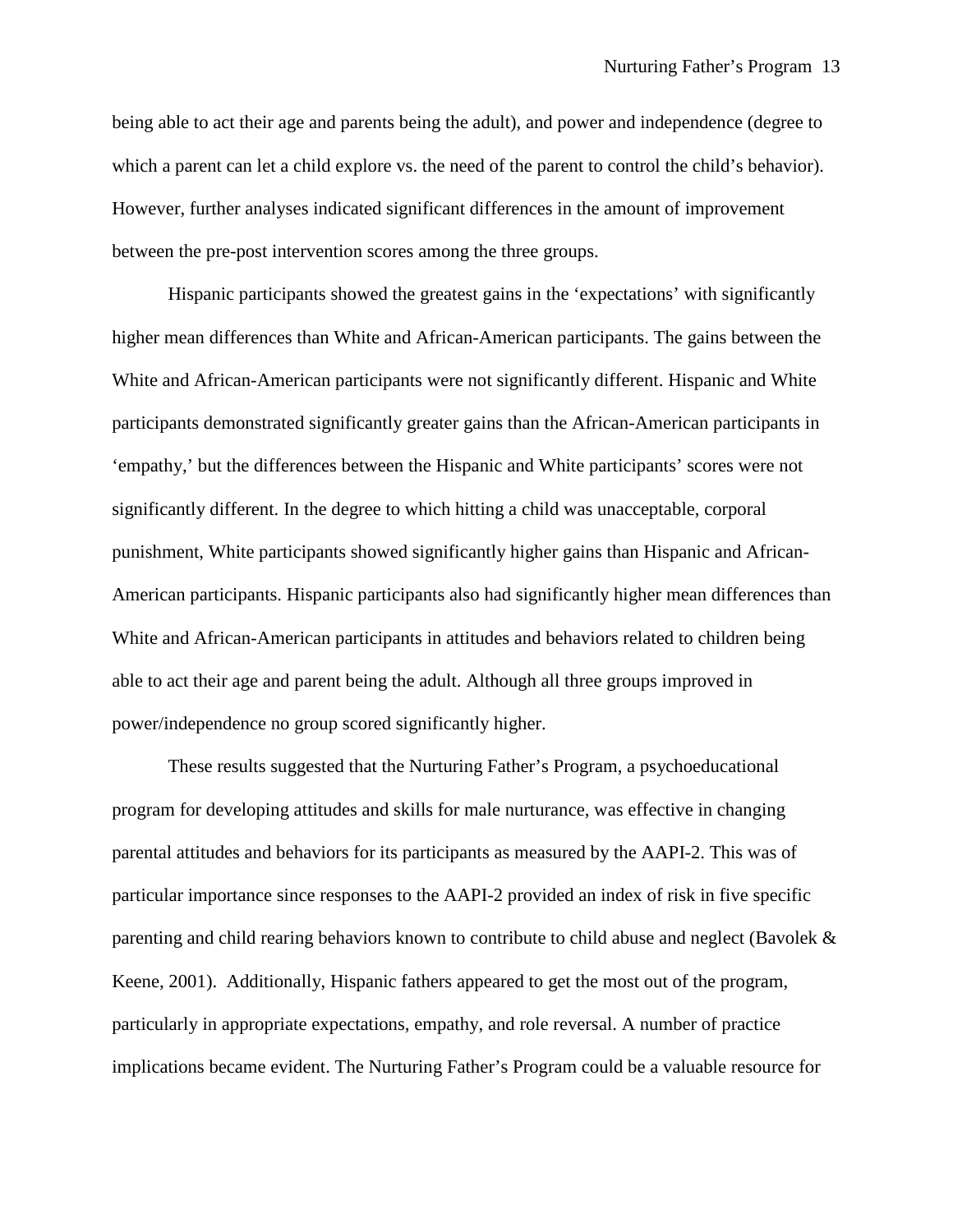Early Head Start Programs and other programs to assist individuals in bolstering their parenting skills and decrease risks of child maltreatment. Fagan & Iglesias (1999) found that African-American and Hispanic Early Head Start parents with greater parenting skills demonstrated more engagement in the program. Thus, the Nurturing Father's Program also could augment services provided by Early Start Programs by increasing the fathers' readiness to participate in these programs. Moreover, certain states with a high Hispanic population, such as Florida, Texas, and California, should consider the Nurturing Father's Program in local and statewide intervention programs for fathers, particularly because of the stronger outcomes for Hispanic participants. Additionally, grassroots organizations that serve different populations of fathers might find this an effective approach particularly because a higher education degree was not needed for training to be a facilitator of this program.

Although the outcomes of the Nurturing Father's Program are promising, additional research could prove beneficial. Future research could identify programmatic or cultural factors that contributed to Hispanic participants having the strongest gains. Another area of research is the program length. Thirteen weeks, in some setting, might be too long for participants to commit. It might be beneficial for program developers to examine and evaluate if a shorter version of the Nurturing Father's Program would generate similar outcomes. Another important area for future research, which also proves to be a limitation in this study, is the need for longer term outcomes. The AAPI-2 post-test is given the last day of the program, during the  $13<sup>th</sup>$  week. However, six and twelve month follow-up studies along with control group studies would further elucidate the long term outcomes the Nurturing Father's Program.

While the study contributes to the body of research on effective psychoeducational interventions for fathers, it is not without limitations. As mentioned, longer term outcomes are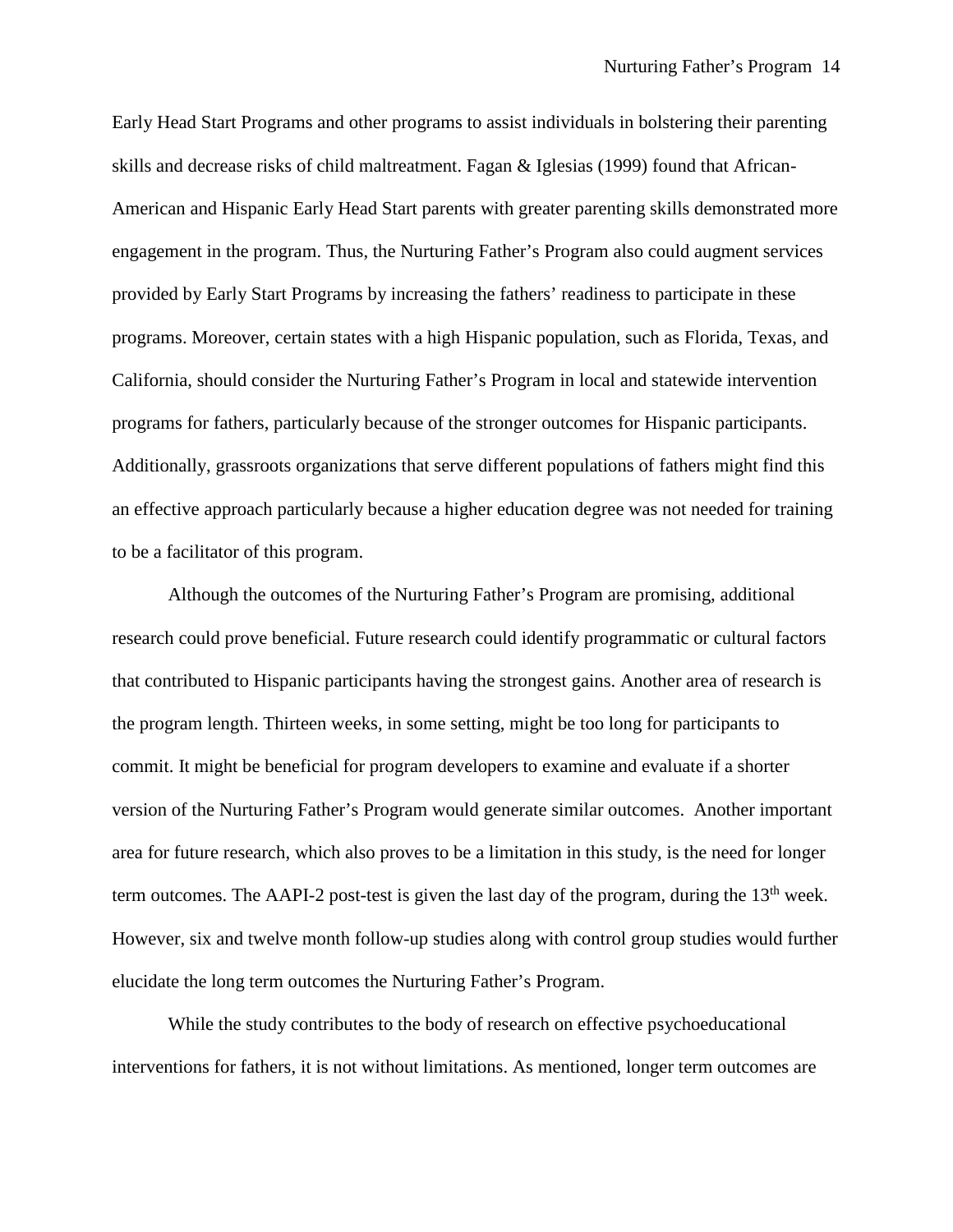not available so long-term inferences should be done with caution. Additionally, a control group would have added additional strength to the findings. A third limitation is that the participants in this program were slightly biased because they wanted to participate in the program. A fourth limitation is that program outcomes were not linked to child outcomes. Although the AAPI-2 provided an index of risk of attitudes and behaviors known to contribute to child abuse and neglect (Bavolek & Keene, 2001), practitioners should be cautioned on making this assumption with clients without research linking program outcomes directly to child experiences or outcomes.

Overall, the findings of this study provide support for cross cultural use of the Nurturing Father's Program, specifically with White, Hispanic, and African-American participants. Agencies and mental health practitioners who work with Hispanic fathers in family-related services should consider the outcomes reported in this study. Additionally, this study underscored the value of psychoeducational interventions for fathers. Although some research indicate that African-American fathers report greater control and less warmth, and that White fathers reported less responsibility for caregiving (Hofferth, 2003); it is promising to know that White, African-American, and Hispanic fathers can still benefit and demonstrate significant gains in attitudinal and behavioral changes following this psychoeducational intervention.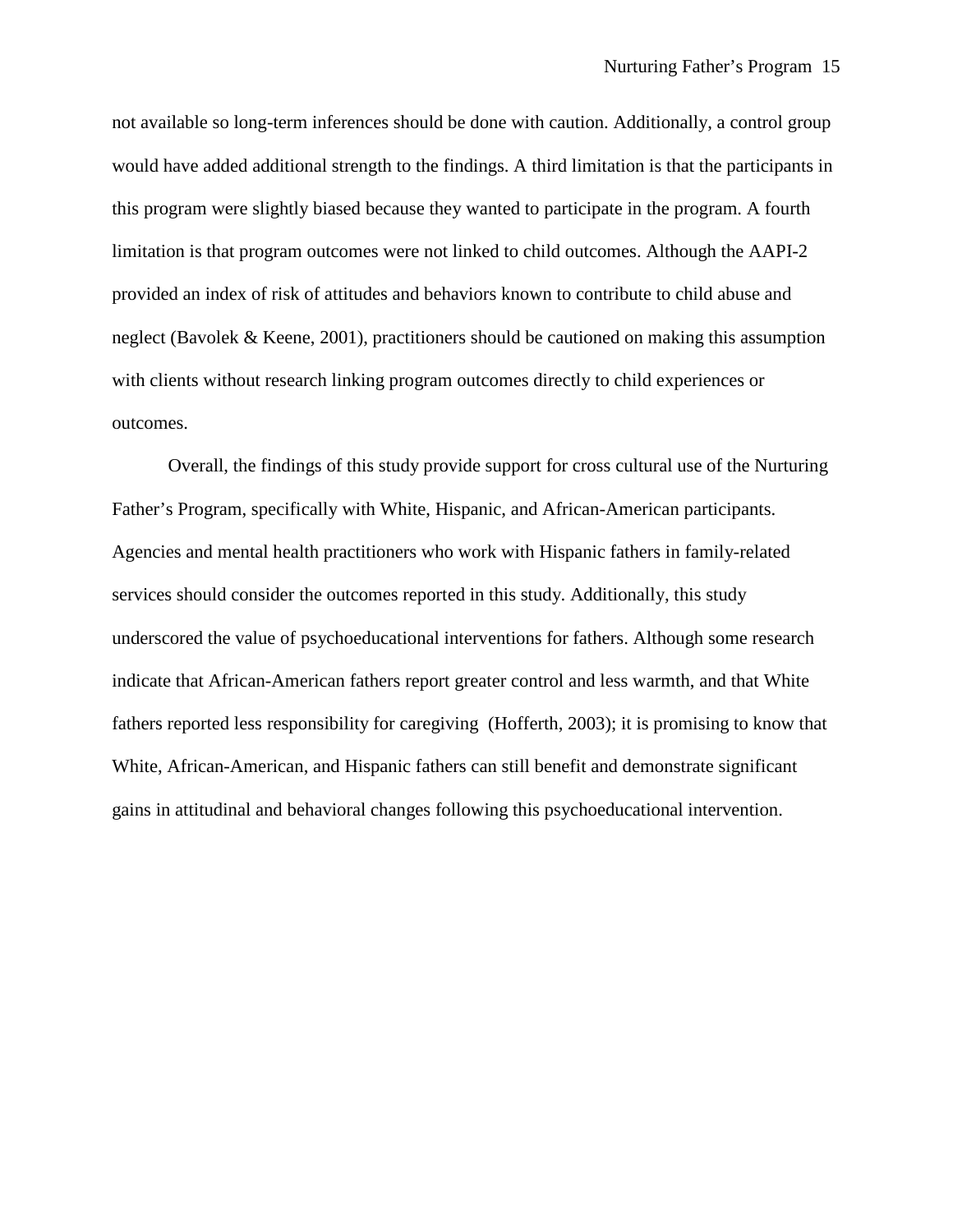#### References

- Amato, P.R. (1994). Father-child relations, mother-child relations, and offspring psychological well-being in early adulthood. *Journal of Marriage and the Family, 56*, 1031-1042.
- Bavolek, S.J., & Keene, R.G. (2001). *Adult-Adolescent Parenting Inventory (AAPI-2): Professional Norms*. Asheville, NC: Family Nurturing Center.
- Bronfenbrenner, U. (1979). *The ecology of human development: Experiments by nature and design*. Cambridge: Harvard University Press.
- Coiro, M. J., & Emery, R.E. (1998). Do marriage problems affect fathering more than mothering? A quantitative and qualitative review. *Clinical Child and Family Psychology Review, 1*, 23-40.
- Day, R., & Lamb, M.E. (Eds.) (2004). *Conceptualizing and measuring father involvement*. Mahwah, NJ: Erlbaum.
- Fagan, J., & Iglesias, A. (1999). Father involvement program effects on fathers, father figures, and their Head Start children: A quisi-experimental study. Early Childhood Research Quarterly, 14, 243-269.
- Farrington, D.B. (1989). Early predictors of adolescent aggression and adult violence. *Violence & Victims, 4*, 79-100.
- Flouri, E., & Buchanan, A. (2003). What predicts fathers' involvement with their children? A prospective study of intact families. *British Journal of Developmental Psychology, 21*, 81-98.
- Flouri, E. & Buchanan, A. (2002). Father involvement in childhood and trouble with the police in adolescence. Findings from the 1958 British Cohort. *Journal of Interpersonal Violence, 17*(6), 689-701.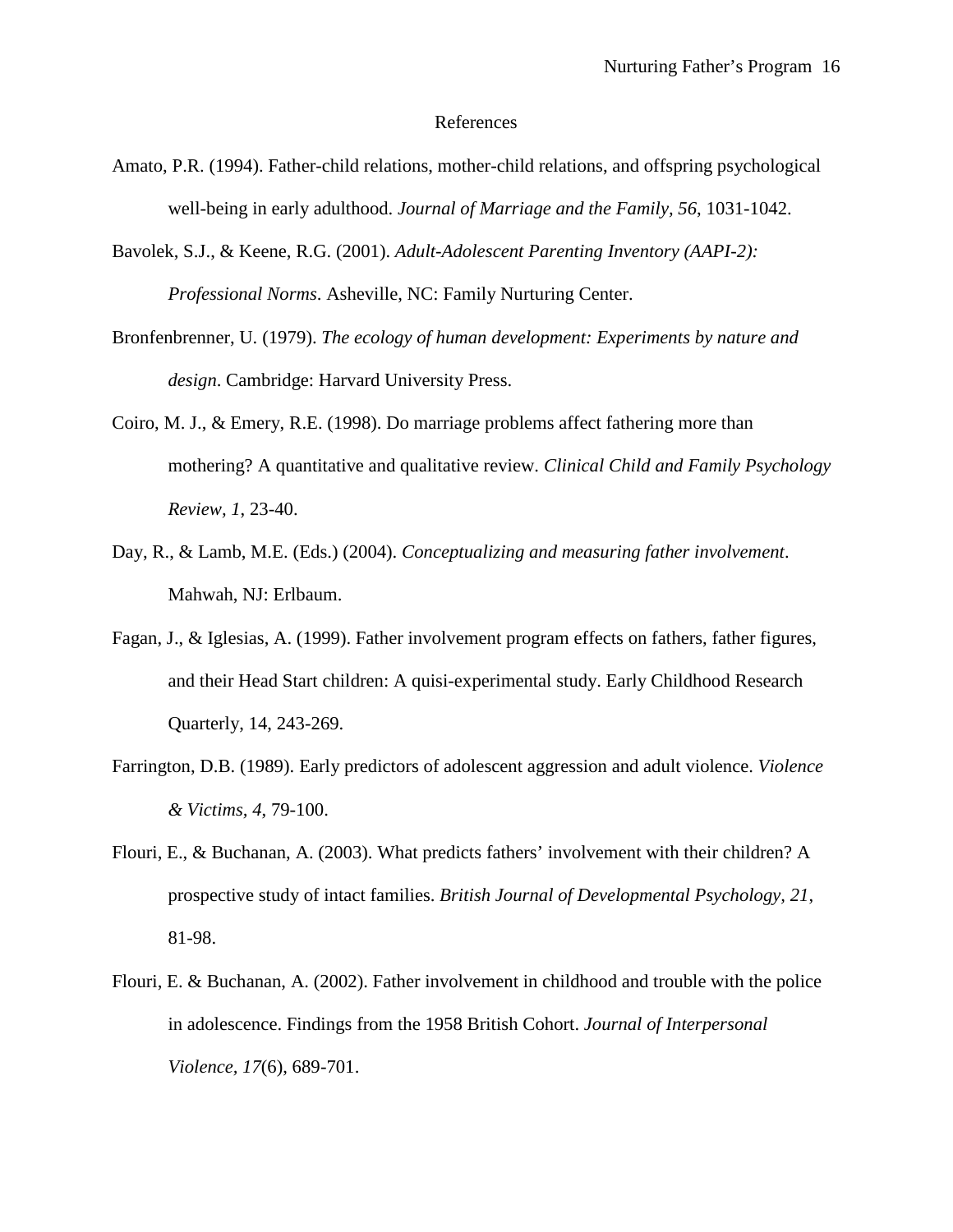- Fuller, B., Holloway, S., & Liang, X. (1996). Family selection of child-care centers: The influence of household support, ethnicity, and parental practices. *Child Development, 67*, 3320-3337.
- Garcia-Coll, C. (1990). Developmental outcome of minority infants: A process-oriented look into our beginnings. *Child Development, 61*, 270-289.
- Garcia-Coll, C., Lamberty, G., Jenkins, R., McAdoo, H.P., Cruic, K., Wasik, B.H., et al. (1996). An integrative model for the study of developmental competencies in minority children. *Child Development, 67*, 1891-1914.
- Henley, K., & Pasley, K. (2005). Conditions affecting the association between father identity and father involvement. *Fathering, 3*(1), 59-80.
- Hofferth, S. (2003). Race/ethnic differences in father involvement in two parent families. *Journal of Family Issues*, *24*(2), 185-216.
- Lamb.M.E., Pleck, J.H., Charnov, E.L., & Levine, J.A. (1987). A biosocial perspective on paternal behavior and involvement. In J.B. Lancaster, J. Altmann, A.S. Rossi, & L.R. Sherrod (Eds.), *Parenting across the lifespan: Biosocial perspectives* (111-142). Hawthorne, NY: Aldine.
- Maccoby, E., & Martin, J. (1983). Socialization in the context if the family: Parent-child interaction. In E.M. Hetherington (Ed.), *Handbook of child psychology,* 4, 1-101. New York: John Wiley.
- Miller, B.C., McCoy, J.K., Olson, T.D., Wallace, C.M. (1986). Parental discipline and control attempts in relation to adolescent sexual attitudes and behavior. *Journal of Marriage and Family*, 48, 503-512.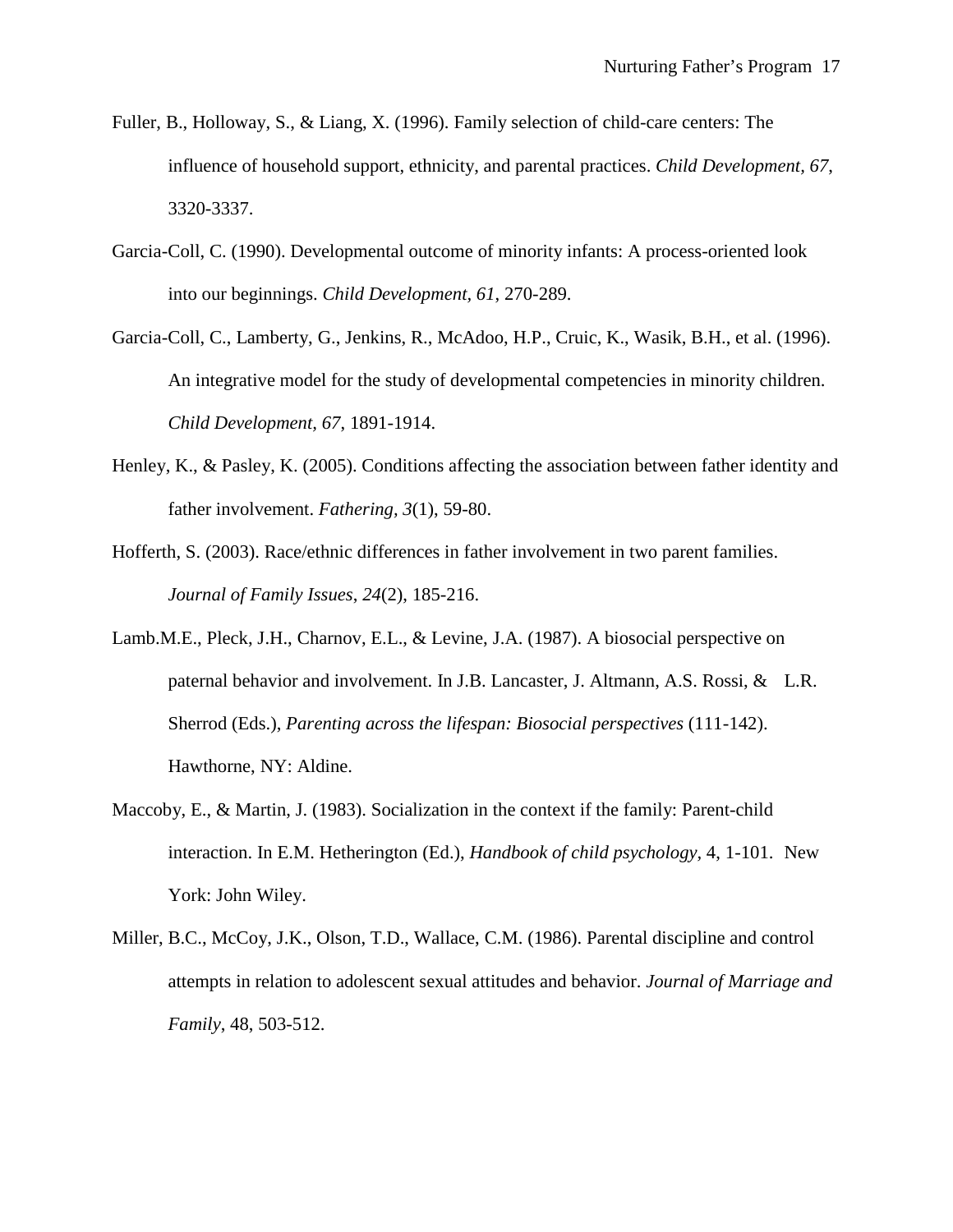- Mosley, J., & Thompson, E. (1995). Fathering behavior and child outcomes: The role of race and poverty. In W. Marsiglio (Ed.), *Fatherhood: Contemporary theory, research, and social policy* (148-165). Thousand Oaks, CA: Sage.
- Ogbu, J. (1981). Origins of human competence: A cultural-ecological perspective. *Child Development, 52*, 413-429.
- Palkovitz, R. (2002). Involved fathering and child development: Advancing our understanding of good fathering. In C.S. Tannis-LeMonda & N. Cabrera (Eds.), *Handbook of further involvement: Multidisciplinary perspectives* (119-140). Hillsdale, NJ: Lawrence Erlbaum Associates.
- Perlman, M. (1998). *The Nurturing Father's Program: Developing attitudes and skills for male nurturance*. Sarasota, FL: Center for Growth and Development, Inc.
- Pleck, J.H. (1997). Paternal involvement: Levels, sources, and consequences. In M.E. Lamb (Ed.), The role of the father in child development (pp66-103). New York: John Wiley.
- Schwartz, S., & Finley, G. (2005). Fathering in intact and divorced Families: Ethnic differences in retrospective reports. *Journal of Marriage and Family 67*, 207-215.
- Shwalb, D.W., Kawai, H., Shoji, S., & Tsunetsugu, K. (1997). The middle class Japanese father: A survey of parents of preschoolers. *Journal of Applied Developmental Psychology, 18*, 497-511.
- Tamis-LeMonda, C.S., & Cabrera, N. (Eds.). (2002). *Handbook of father involvement: Multidisciplinary perspectives*. Manwah, NJ: Erlbaum.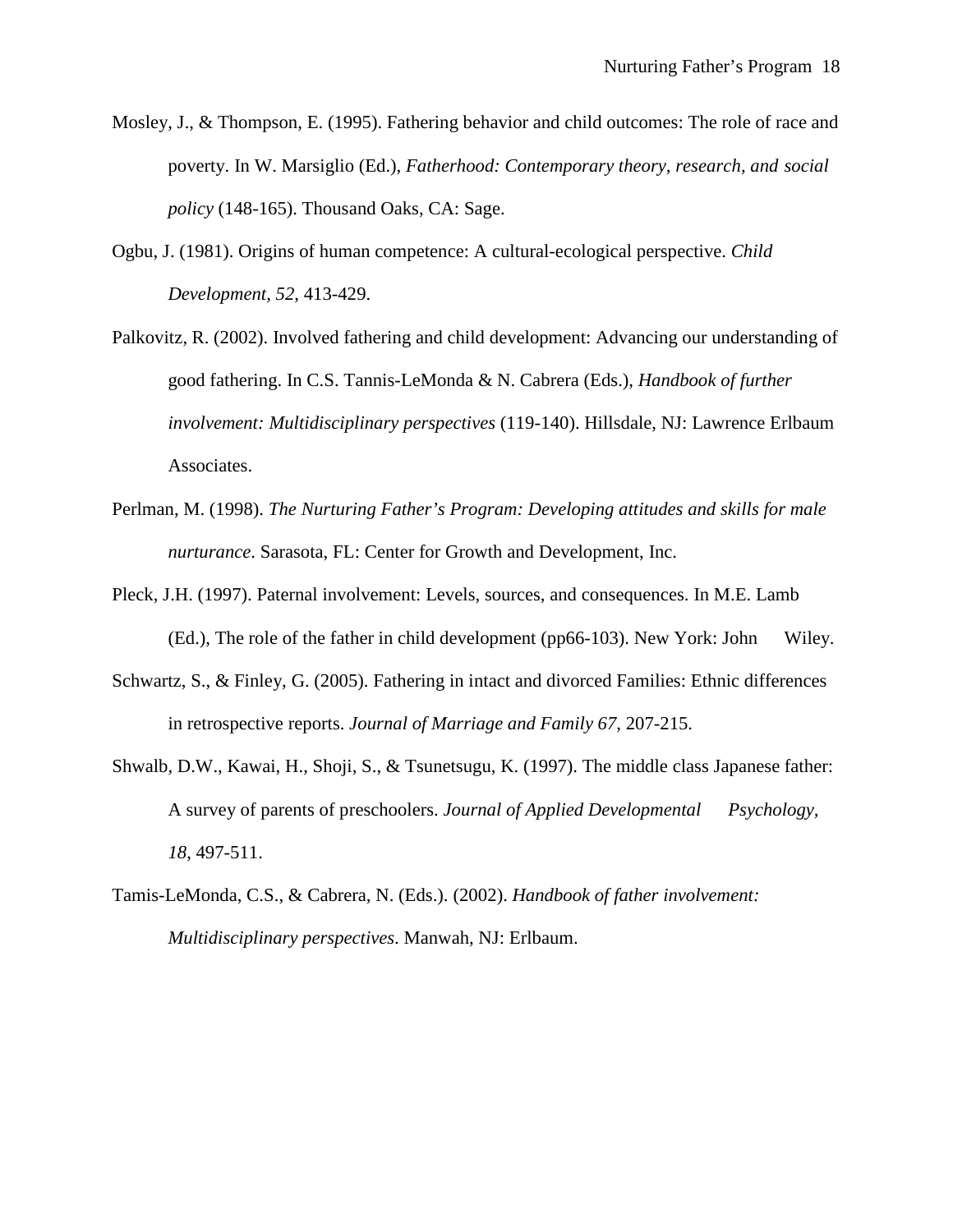# Author Note

Andrew P. Daire is an Assistant Professor in the Counselor Education Program at the University of Central Florida and Wendy Greenidge is a doctoral student in that program. Correspondence concerning this article can be submitted to Andrew Daire at [adaire@mail.ucf.edu,](mailto:adaire@mail.ucf.edu) (407) 823-0385, or Counselor Education Program, University of Central Florida, P.O. Box 161250, Orlando, FL 32816-1250. We would like to thank the programs that contributed data to this study. The results or views expressed in this manuscript are those of the authors and not of the programs that contributed data to this study.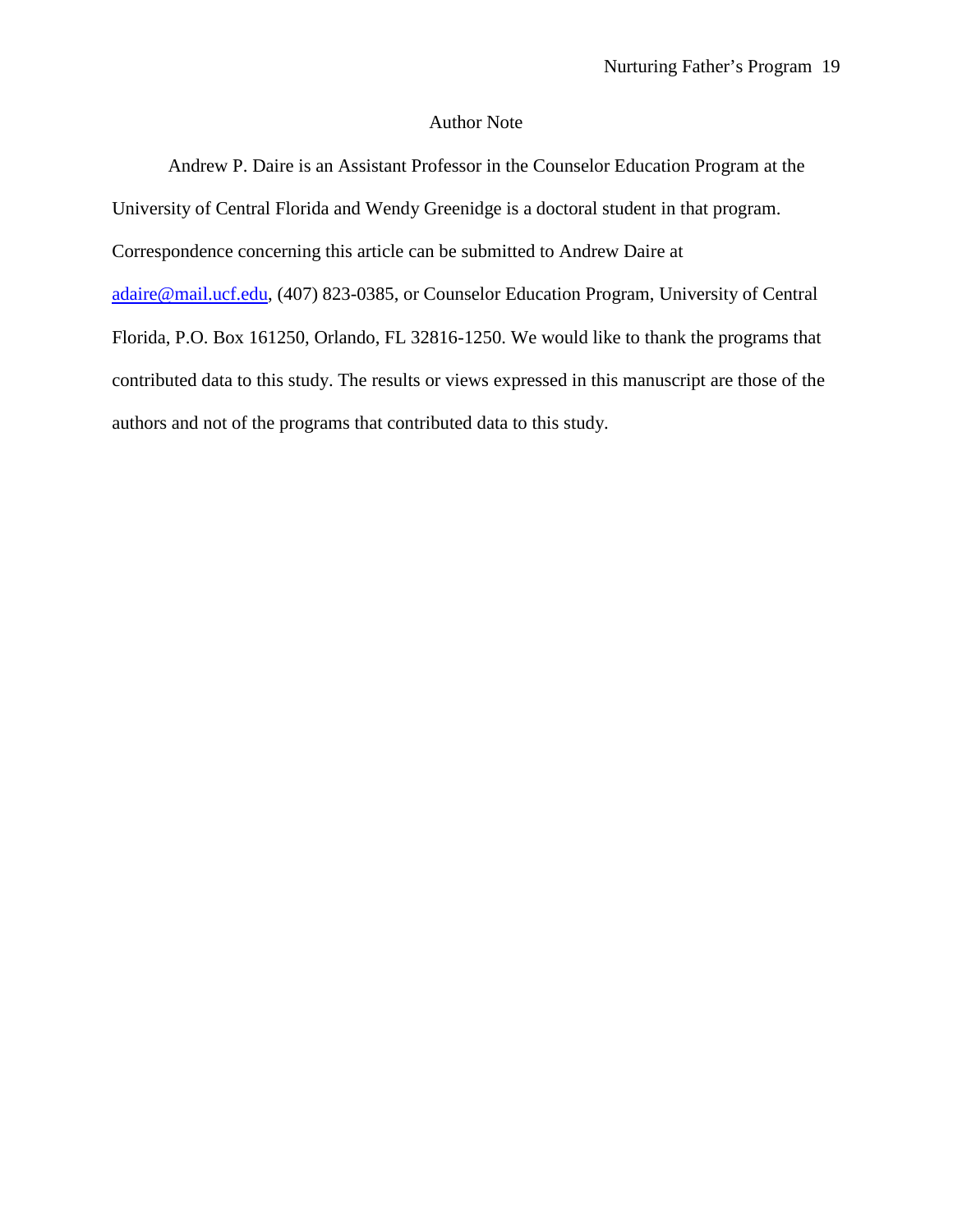| <b>Variable</b>                | <b>Comparison</b> | <b>Mean</b>       | <b>SE</b> | Sig. |  |
|--------------------------------|-------------------|-------------------|-----------|------|--|
|                                | <b>Variable</b>   | <b>Difference</b> |           |      |  |
| <b>African American</b>        |                   |                   |           |      |  |
| $N=175$ , $M=4.46$ , $SD=7.22$ | Hispanic          | $-3.58*$          | .80       | .000 |  |
|                                | White             | $-2.35*$          | .80       | .000 |  |
| <b>Hispanic</b>                |                   |                   |           |      |  |
| $N=175$ , $M=8.04$ , $SD=8.32$ | White             | 1.22              | .80       | .275 |  |
|                                | African-American  | $3.58*$           | .80       | .000 |  |
| White                          |                   |                   |           |      |  |
| $N=175$ , $M=6.82$ , $SD=7.58$ | African-American  | $2.35*$           | .80       | .009 |  |
|                                | Hispanic          | $-1.22$           | .80       | .275 |  |

Table 1: Descriptive Statistics and Multiple Comparisons for the 1st Hypothesis

*\*p*<.05

Table 2: Means and Standard Deviations for the 2nd Hypothesis

| <b>Variable</b>      | Race             | <b>Mean</b> | <b>Std. Deviation</b> |  |
|----------------------|------------------|-------------|-----------------------|--|
| <b>Expectations</b>  | African-American | .99         | 2.14                  |  |
|                      | Hispanic         | 2.09        | 2.64                  |  |
|                      | White            | 1.31        | 1.86                  |  |
| <b>Empathy</b>       | African-American | .73         | 2.33                  |  |
|                      | Hispanic         | 1.84        | 2.52                  |  |
|                      | White            | 1.47        | 1.85                  |  |
| <b>Punishment</b>    | African-American | 1.07        | 2.01                  |  |
|                      | Hispanic         | 1.13        | 1.81                  |  |
|                      | White            | 1.65        | 1.75                  |  |
| <b>Role-Reversal</b> | African-American | 1.00        | 1.87                  |  |
|                      | Hispanic         | 2.13        | 2.41                  |  |
|                      | White            | 1.31        | 1.82                  |  |
| Power &              | African-American | .67         | 2.15                  |  |
| <b>Independence</b>  | Hispanic         | .85         | 2.35                  |  |
|                      | White            | 1.06        | 1.84                  |  |